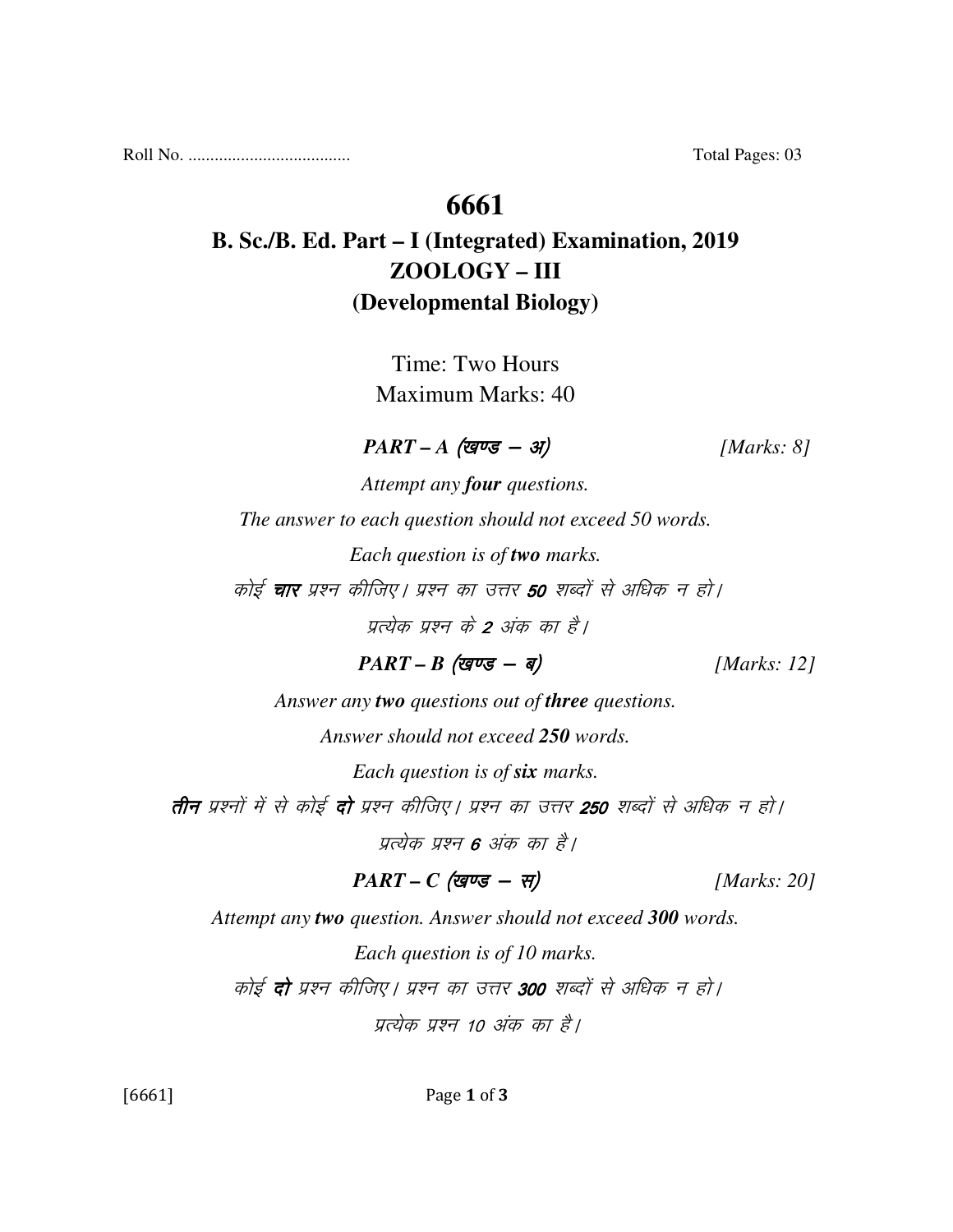## <u>PART – A / खण्ड – अ</u>

- Q.1 Attempt any four questions कोई चार प्रश्न कीजिए  $-$ 
	- 1. Structure of sperm & define the process of spermatogenesis? शुक्राणु की संरचना तथा शुक्राणुजनन प्रक्रिया को स्पष्ट करें।
	- 2. Define process of fertilization. निषेचन प्रक्रिया को स्पष्ट करें।
	- 3. Describe aims and scope of developmental Biology. विकासात्मक जीव विज्ञान के लक्ष्य एवं क्षेत्रों का वर्णन कीजिए।
	- 4. Describe the process of Embryo transplant. भ्रूण प्रत्यारोपण कैसे होता है?
	- 5. What are the different types of cleavage? विदलन के विभिन्न प्रकार बताईये।
	- 6. What is the difference between I.V.F & test tube baby? I.V.F एवं टेस्ट ट्यूब बेबी में क्या अंतर है?
	- 7. What is regeneration? Give any brief example of regeneration. पुनरुदभवन क्या है? पुनरुदभवन का विस्तृत उदाहरण दीजिये।
	- 8. What is the Placenta and its main function? In brief. प्लेसेन्टा क्या है? इसके मुख्य कार्य क्या हैं? विस्तृत विवरण दें।

## $\mathbf{PART} - \mathbf{B}$  / खण्ड - ब

Q.2 What is Extra Embryonic membrane and their development and functions? अतिरिक्त भ्रूण झिल्ली क्या है? उसके विकास एवं कार्यों के बारे में बताईये।